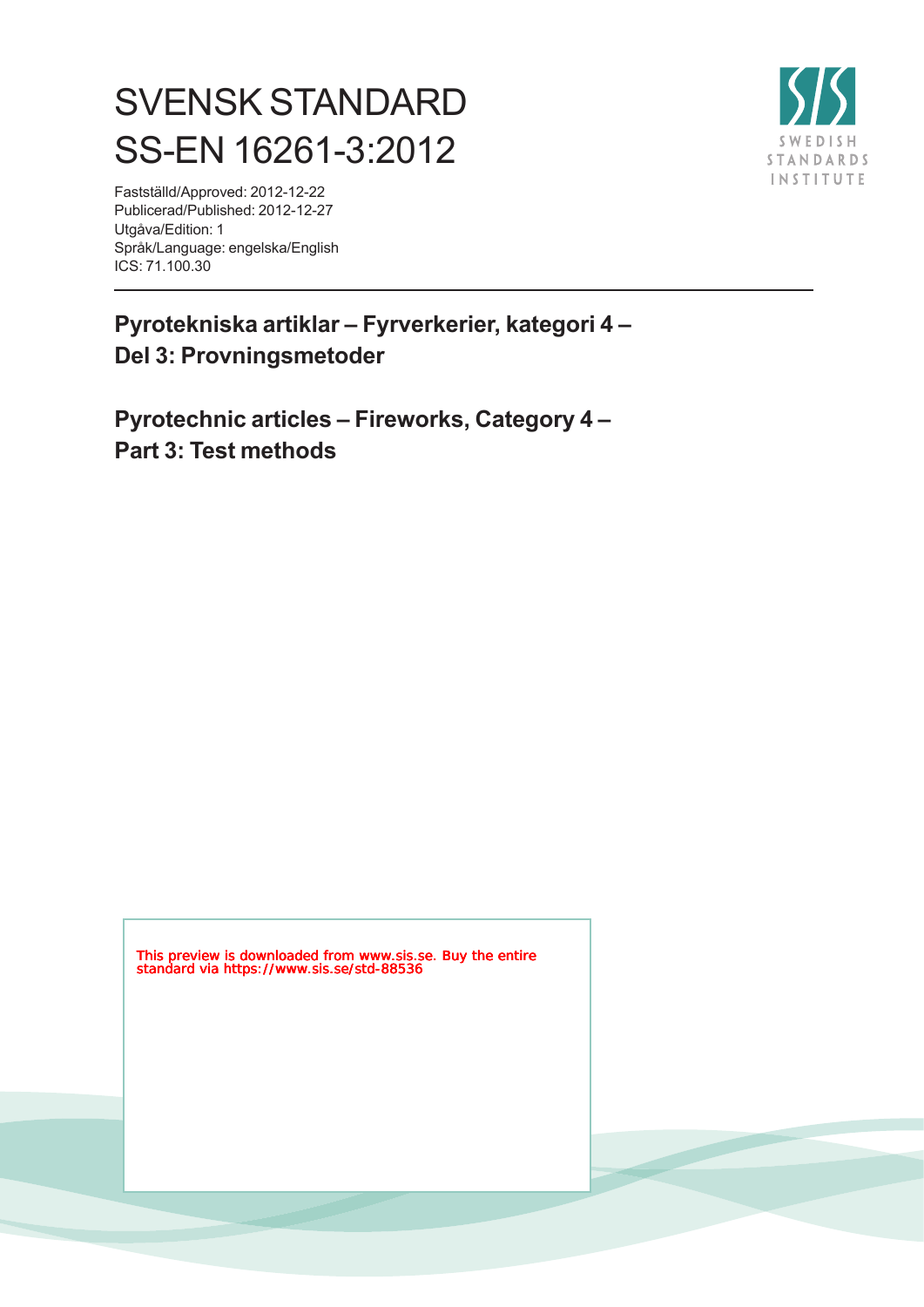## Standarder får världen att fungera

*SIS (Swedish Standards Institute) är en fristående ideell förening med medlemmar från både privat och offentlig sektor. Vi är en del av det europeiska och globala nätverk som utarbetar internationella standarder. Standarder är dokumenterad kunskap utvecklad av framstående aktörer inom industri, näringsliv och samhälle och befrämjar handel över gränser, bidrar till att processer och produkter blir säkrare samt effektiviserar din verksamhet.* 

#### **Delta och påverka**

Som medlem i SIS har du möjlighet att påverka framtida standarder inom ditt område på nationell, europeisk och global nivå. Du får samtidigt tillgång till tidig information om utvecklingen inom din bransch.

### **Ta del av det färdiga arbetet**

Vi erbjuder våra kunder allt som rör standarder och deras tillämpning. Hos oss kan du köpa alla publikationer du behöver – allt från enskilda standarder, tekniska rapporter och standardpaket till handböcker och onlinetjänster. Genom vår webbtjänst e-nav får du tillgång till ett lättnavigerat bibliotek där alla standarder som är aktuella för ditt företag finns tillgängliga. Standarder och handböcker är källor till kunskap. Vi säljer dem.

### **Utveckla din kompetens och lyckas bättre i ditt arbete**

Hos SIS kan du gå öppna eller företagsinterna utbildningar kring innehåll och tillämpning av standarder. Genom vår närhet till den internationella utvecklingen och ISO får du rätt kunskap i rätt tid, direkt från källan. Med vår kunskap om standarders möjligheter hjälper vi våra kunder att skapa verklig nytta och lönsamhet i sina verksamheter.

**Vill du veta mer om SIS eller hur standarder kan effektivisera din verksamhet är du välkommen in på www.sis.se eller ta kontakt med oss på tel 08-555 523 00.**

## Standards make the world go round

*SIS (Swedish Standards Institute) is an independent non-profit organisation with members from both the private and public sectors. We are part of the European and global network that draws up international standards. Standards consist of documented knowledge developed by prominent actors within the industry, business world and society. They promote cross-border trade, they help to make processes and products safer and they streamline your organisation.*

### **Take part and have influence**

As a member of SIS you will have the possibility to participate in standardization activities on national, European and global level. The membership in SIS will give you the opportunity to influence future standards and gain access to early stage information about developments within your field.

#### **Get to know the finished work**

We offer our customers everything in connection with standards and their application. You can purchase all the publications you need from us - everything from individual standards, technical reports and standard packages through to manuals and online services. Our web service e-nav gives you access to an easy-to-navigate library where all standards that are relevant to your company are available. Standards and manuals are sources of knowledge. We sell them.

#### **Increase understanding and improve perception**

With SIS you can undergo either shared or in-house training in the content and application of standards. Thanks to our proximity to international development and ISO you receive the right knowledge at the right time, direct from the source. With our knowledge about the potential of standards, we assist our customers in creating tangible benefit and profitability in their organisations.

**If you want to know more about SIS, or how standards can streamline your organisation, please visit www.sis.se or contact us on phone +46 (0)8-555 523 00**



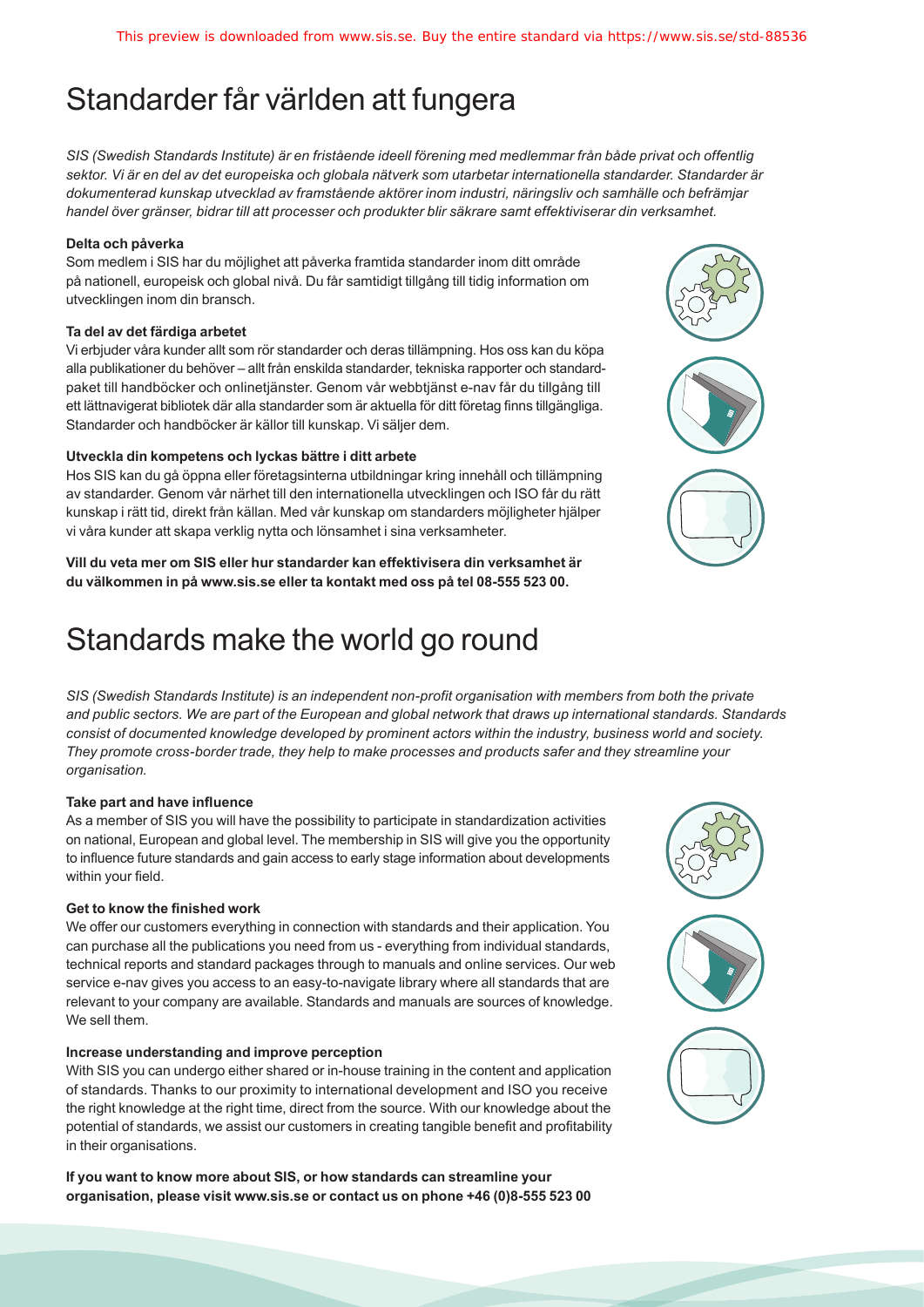Europastandarden EN 16261-3:2012 gäller som svensk standard. Detta dokument innehåller den officiella engelska versionen av EN 16261-3:2012.

The European Standard EN 16261-3:2012 has the status of a Swedish Standard. This document contains the official version of EN 16261-3:2012.

© Copyright / Upphovsrätten till denna produkt tillhör SIS, Swedish Standards Institute, Stockholm, Sverige. Användningen av denna produkt regleras av slutanvändarlicensen som återfinns i denna produkt, se standardens sista sidor.

© Copyright SIS, Swedish Standards Institute, Stockholm, Sweden. All rights reserved. The use of this product is governed by the end-user licence for this product. You will find the licence in the end of this document.

*Upplysningar om sakinnehållet i standarden lämnas av SIS, Swedish Standards Institute, telefon 08-555 520 00. Standarder kan beställas hos SIS Förlag AB som även lämnar allmänna upplysningar om svensk och utländsk standard.*

*Information about the content of the standard is available from the Swedish Standards Institute (SIS), telephone +46 8 555 520 00. Standards may be ordered from SIS Förlag AB, who can also provide general information about Swedish and foreign standards.*

Denna standard är framtagen av kommittén för Pyroteknik, SIS / TK 443.

Har du synpunkter på innehållet i den här standarden, vill du delta i ett kommande revideringsarbete eller vara med och ta fram andra standarder inom området? Gå in på www.sis.se - där hittar du mer information.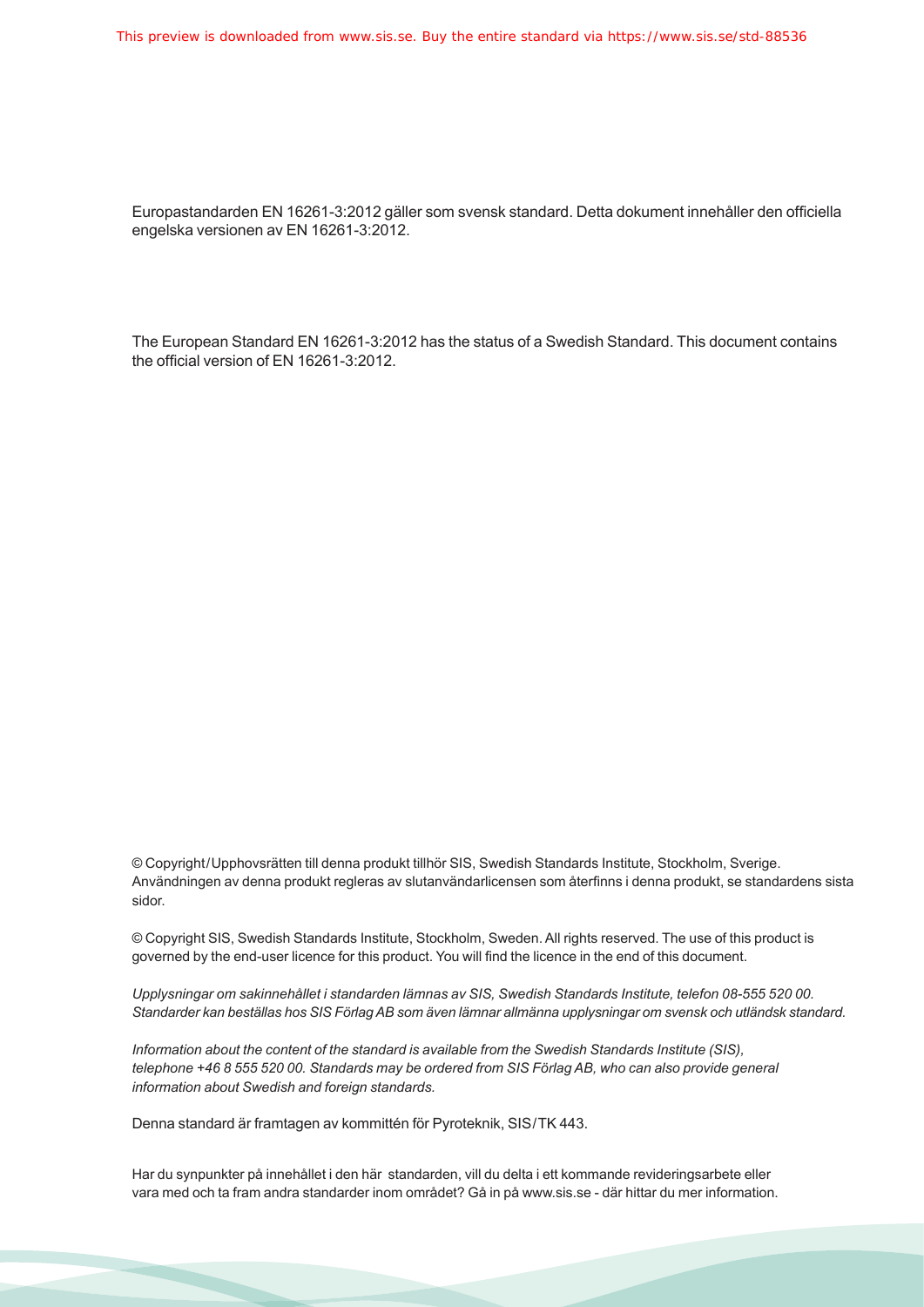This preview is downloaded from www.sis.se. Buy the entire standard via https://www.sis.se/std-88536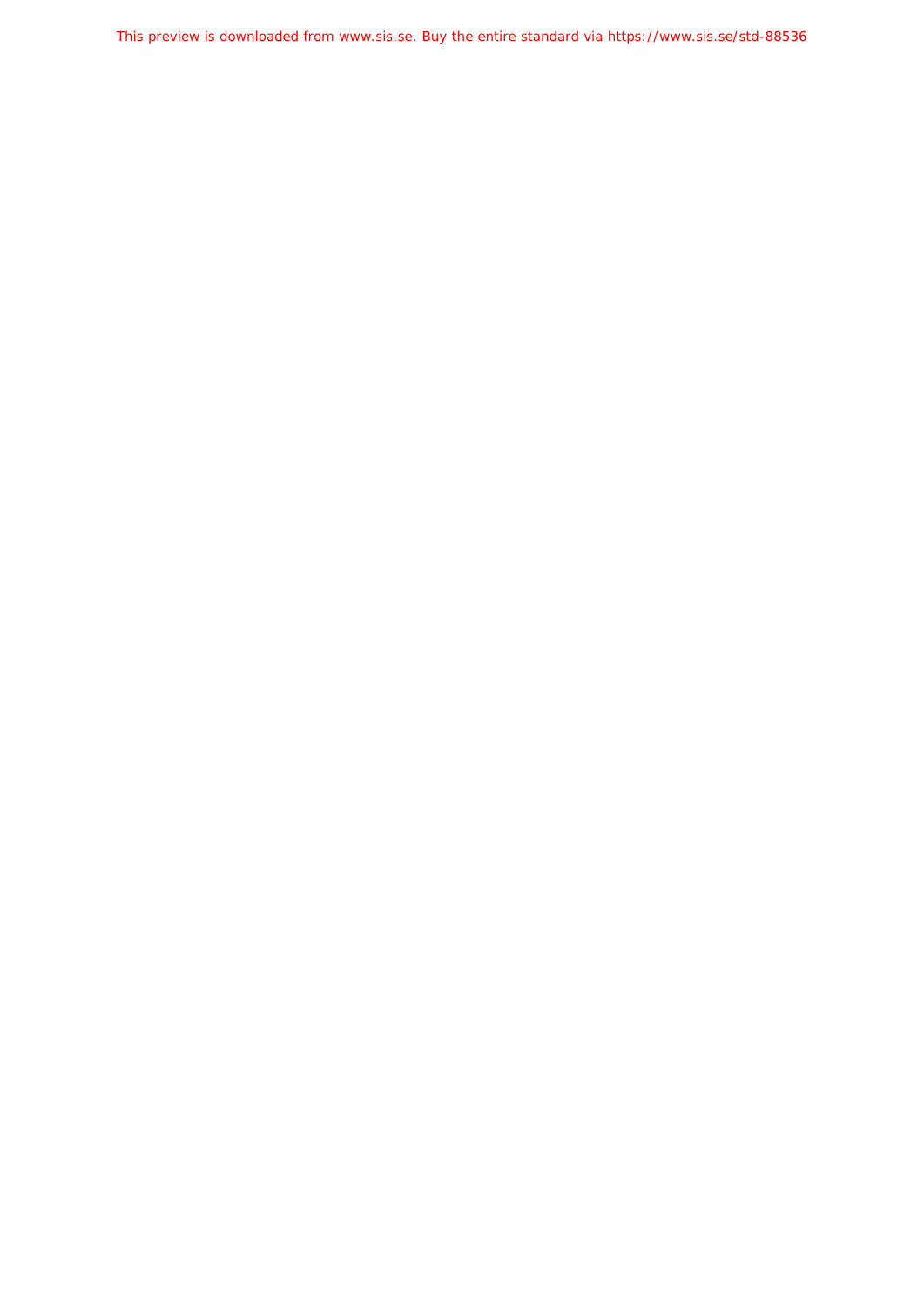## EUROPEAN STANDARD NORME EUROPÉENNE EUROPÄISCHE NORM

## **EN 16261-3**

December 2012

ICS 71.100.30

English Version

## Pyrotechnic articles - Fireworks, Category 4 - Part 3: Test methods

Articles pyrotechniques - Artifices de divertissement, Catégorie 4 - Partie 3: Méthodes d'essai

Pyrotechnische Gegenstände - Feuerwerkskörper, Kategorie 4 - Teil 3: Prüfverfahren

This European Standard was approved by CEN on 20 July 2012.

CEN members are bound to comply with the CEN/CENELEC Internal Regulations which stipulate the conditions for giving this European Standard the status of a national standard without any alteration. Up-to-date lists and bibliographical references concerning such national standards may be obtained on application to the CEN-CENELEC Management Centre or to any CEN member.

This European Standard exists in three official versions (English, French, German). A version in any other language made by translation under the responsibility of a CEN member into its own language and notified to the CEN-CENELEC Management Centre has the same status as the official versions.

CEN members are the national standards bodies of Austria, Belgium, Bulgaria, Croatia, Cyprus, Czech Republic, Denmark, Estonia, Finland, Former Yugoslav Republic of Macedonia, France, Germany, Greece, Hungary, Iceland, Ireland, Italy, Latvia, Lithuania, Luxembourg, Malta, Netherlands, Norway, Poland, Portugal, Romania, Slovakia, Slovenia, Spain, Sweden, Switzerland, Turkey and United Kingdom.



EUROPEAN COMMITTEE FOR STANDARDIZATION COMITÉ EUROPÉEN DE NORMALISATION EUROPÄISCHES KOMITEE FÜR NORMUNG

**Management Centre: Avenue Marnix 17, B-1000 Brussels**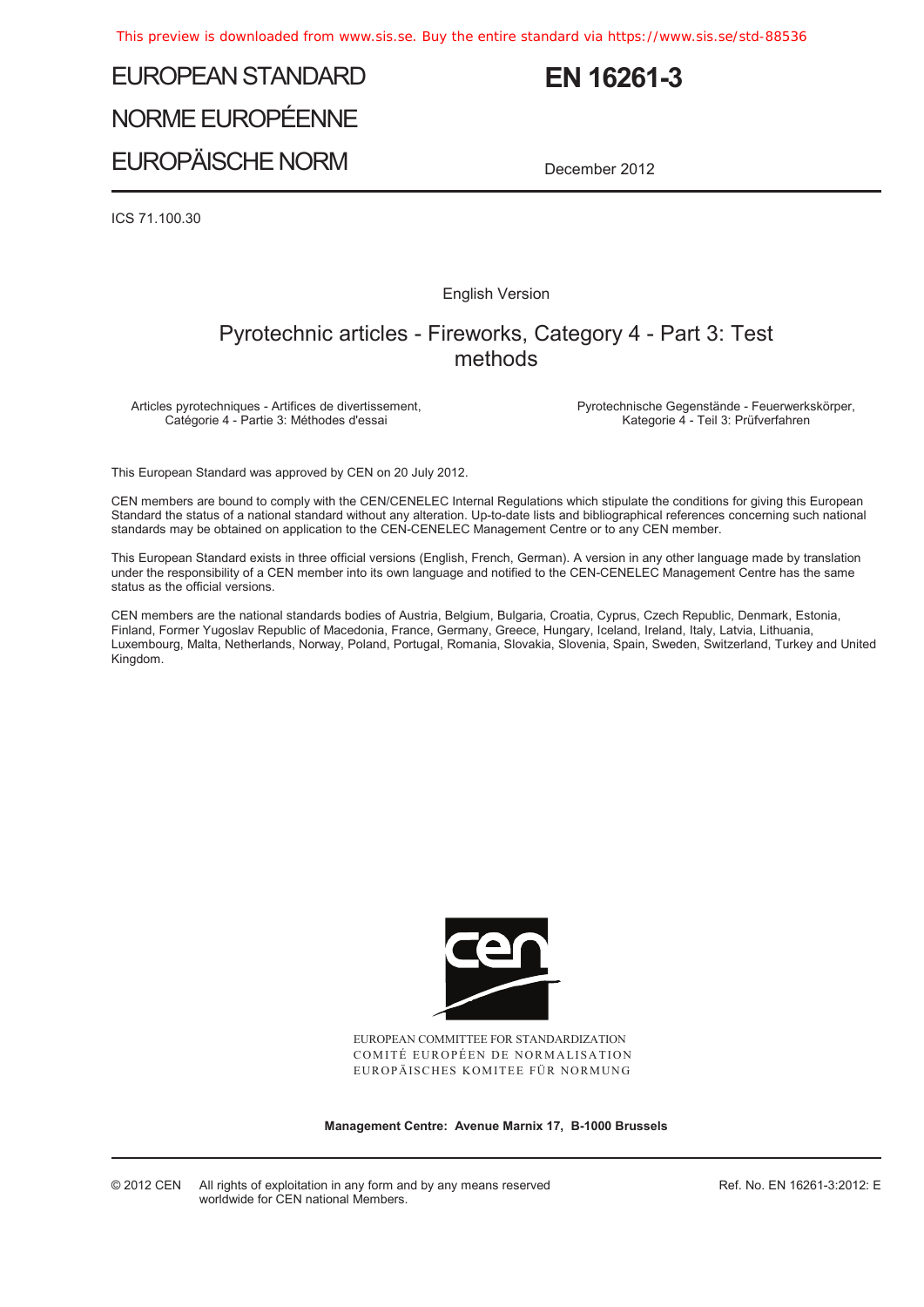This preview is downloaded from www.sis.se. Buy the entire standard via https://www.sis.se/std-88536 SS-EN 16261-3:2012 (E)

## **Contents**

| 1            |                                                                                              |  |  |
|--------------|----------------------------------------------------------------------------------------------|--|--|
| $\mathbf{2}$ |                                                                                              |  |  |
| 3            |                                                                                              |  |  |
| 4            |                                                                                              |  |  |
| 4.1          |                                                                                              |  |  |
| 4.2          |                                                                                              |  |  |
| 5            |                                                                                              |  |  |
| 6            |                                                                                              |  |  |
| 6.1          |                                                                                              |  |  |
| 6.1.1        |                                                                                              |  |  |
| 6.1.2        |                                                                                              |  |  |
| 6.1.3        |                                                                                              |  |  |
| 6.2          |                                                                                              |  |  |
| 6.3          |                                                                                              |  |  |
| 6.3.1        |                                                                                              |  |  |
| 6.3.2        |                                                                                              |  |  |
| 6.4<br>6.4.1 |                                                                                              |  |  |
| 642          |                                                                                              |  |  |
| 6.4.3        |                                                                                              |  |  |
| 6.5          |                                                                                              |  |  |
| 6.5.1        |                                                                                              |  |  |
| 6.5.2        |                                                                                              |  |  |
| 6.6          |                                                                                              |  |  |
| 6.6.1        |                                                                                              |  |  |
| 6.6.2        |                                                                                              |  |  |
| 6.7          |                                                                                              |  |  |
| 6.8          |                                                                                              |  |  |
| 6.8.1        |                                                                                              |  |  |
| 6.8.2        |                                                                                              |  |  |
| 6.9          |                                                                                              |  |  |
| 6.9.1        |                                                                                              |  |  |
| 6.9.2        |                                                                                              |  |  |
| 6.10         |                                                                                              |  |  |
| 6.10.1       |                                                                                              |  |  |
| 6.10.2       |                                                                                              |  |  |
| 6.10.3       |                                                                                              |  |  |
| 6.10.4       |                                                                                              |  |  |
| 6.11         |                                                                                              |  |  |
| 6.11.1       |                                                                                              |  |  |
|              |                                                                                              |  |  |
|              |                                                                                              |  |  |
|              |                                                                                              |  |  |
|              |                                                                                              |  |  |
|              | Annex D (informative) Overview of essential safety requirements and corresponding clauses of |  |  |
|              |                                                                                              |  |  |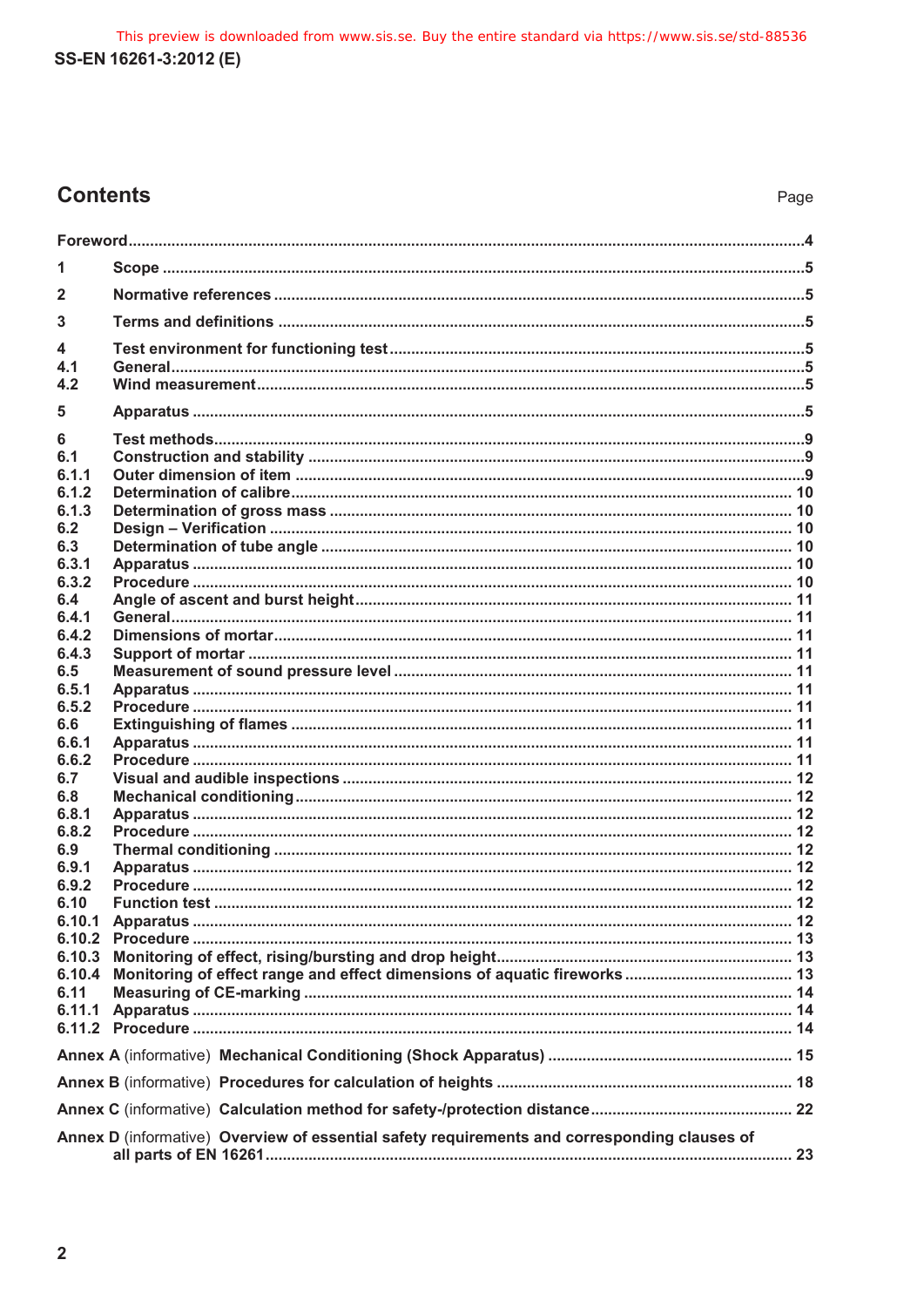| Annex ZA (informative) Relationship between this European Standard and the Essential |  |
|--------------------------------------------------------------------------------------|--|
| Requirements of EU Directive 2007/23/EC on the placing on the market of pyrotechnic  |  |
|                                                                                      |  |
|                                                                                      |  |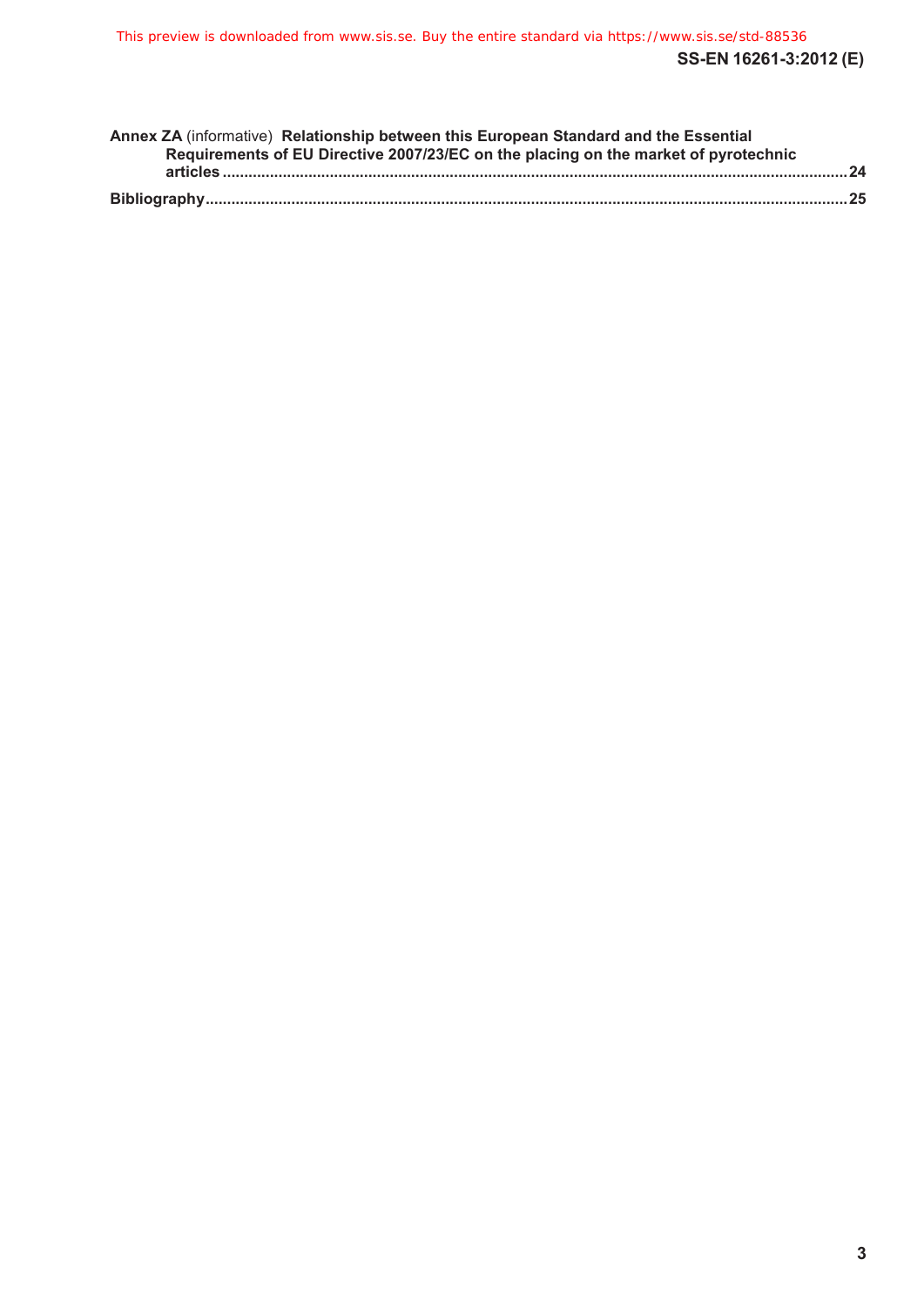## **Foreword**

This document (EN 16261-3:2012) has been prepared by Technical Committee CEN/TC 212 "Pyrotechnic articles", the secretariat of which is held by NEN.

This European Standard shall be given the status of a national standard, either by publication of an identical text or by endorsement, at the latest by June 2013, and conflicting national standards shall be withdrawn at the latest by June 2013.

Attention is drawn to the possibility that some of the elements of this document may be the subject of patent rights. CEN [and/or CENELEC] shall not be held responsible for identifying any or all such patent rights.

This document has been prepared under a mandate given to CEN by the European Commission and the European Free Trade Association, and supports essential requirements of Directive 2007/23/EC on the placing on the market of pyrotechnic articles.

For relationship with EU Directive(s), see informative Annex ZA, which is an integral part of this document.

EN 16261 is divided into the following parts:

- EN 16261-1, *Pyrotechnic articles Fireworks, category 4 Part 1: Terminology;*
- EN 16261-2, *Pyrotechnic articles Fireworks, category 4 Part 2: Requirements;*
- EN 16261-3, *Pyrotechnic articles Fireworks, category 4 Part 3: Test methods;*
- EN 16261-4, *Pyrotechnic articles Fireworks, category 4 Part 4: Minimum labelling requirements and instructions for use.*

According to the CEN/CENELEC Internal Regulations, the national standards organizations of the following countries are bound to implement this European Standard: Austria, Belgium, Bulgaria, Croatia, Cyprus, Czech Republic, Denmark, Estonia, Finland, Former Yugoslav Republic of Macedonia, France, Germany, Greece, Hungary, Iceland, Ireland, Italy, Latvia, Lithuania, Luxembourg, Malta, Netherlands, Norway, Poland, Portugal, Romania, Slovakia, Slovenia, Spain, Sweden, Switzerland, Turkey and the United Kingdom.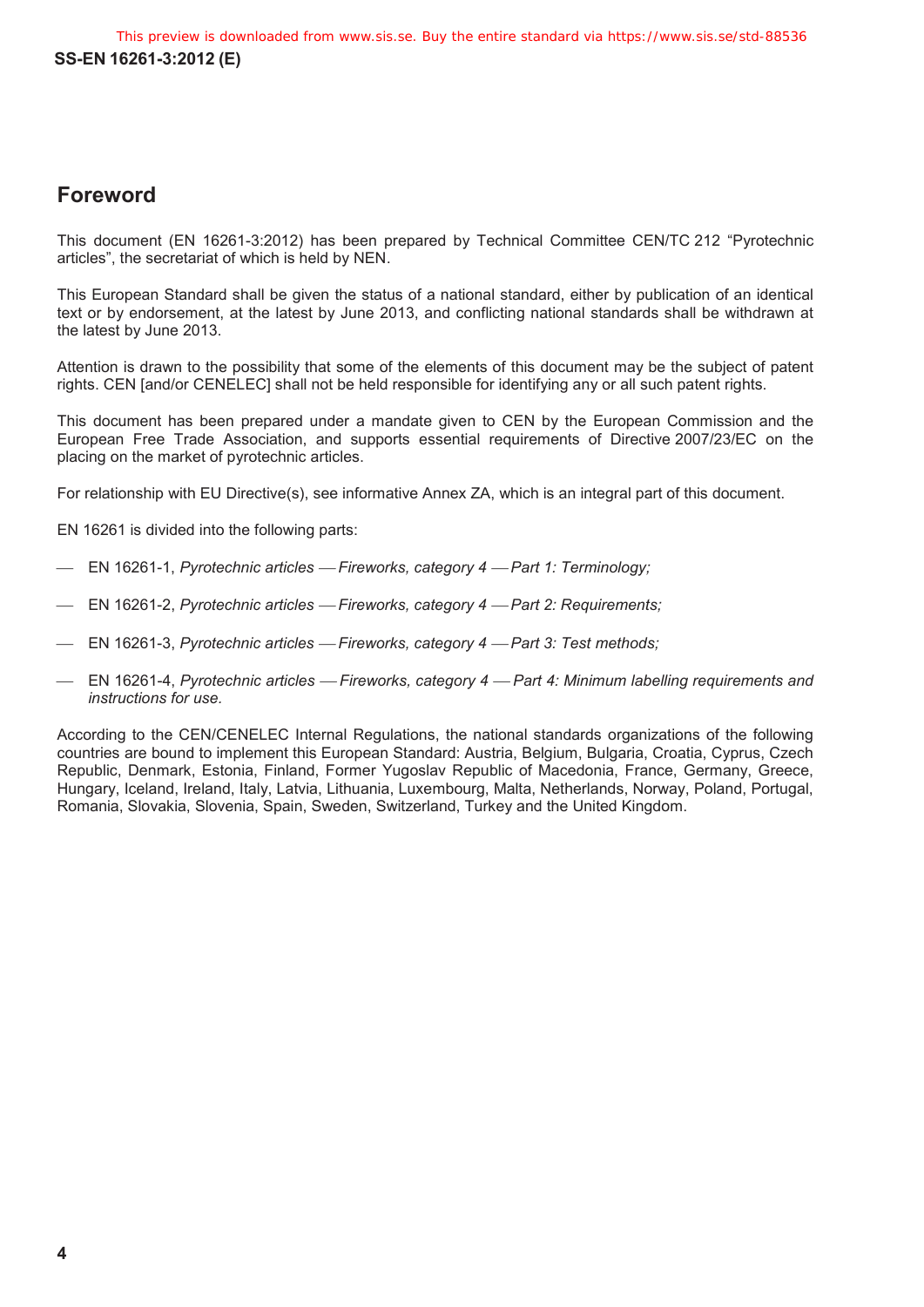## **1 Scope**

This European Standard specifies test methods for fireworks of category 4.

## **2 Normative references**

The following documents, in whole or in part, are normatively referenced in this document and are indispensable for its application. For dated references, only the edition cited applies. For undated references, the latest edition of the referenced document (including any amendments) applies.

EN 16261-1:2012, *Pyrotechnic articles — Fireworks, Category 4 — Part 1: Terminology*

EN 16261-2:2013, *Pyrotechnic articles — Fireworks, Category 4 — Part 2: Requirements*

EN 61672-1, *Electroacoustics — Sound level meters — Part 1: Specifications (IEC 61672-1)*

ISO 3599, *Vernier callipers reading to 0,1 and 0,05 mm*

## **3 Terms and definitions**

For the purposes of this document, the terms and definitions given in EN 16261-1:2012 apply.

## **4 Test environment for functioning test**

## **4.1 General**

A large unobstructed area, which shall be wide open. The measuring points shall be positioned appropriately for the type of measurement being carried out.

For aquatic fireworks, a water test area shall be available for testing the resistance to moisture and functioning in the expected manner.

## **4.2 Wind measurement**

The wind speed at a height of 1,50 m above the ground shall be measured and recorded using a wind speed meter (see 5.5). No performance testing shall be carried out if the wind speed exceeds 5,0 m/s.

## **5 Apparatus**

Any equivalent apparatus with the same accuracy or better may be used.

## **5.1 Timing device.**

Timing device, capable of being read to the nearest 0,1 s.

## **5.2 Calliper.**

Calliper, flat faced vernier calliper reading to 0,1 mm, conforming to ISO 3599.

## **5.3 Ruler**.

Ruler, with a scale resolution of 1,0 mm or better.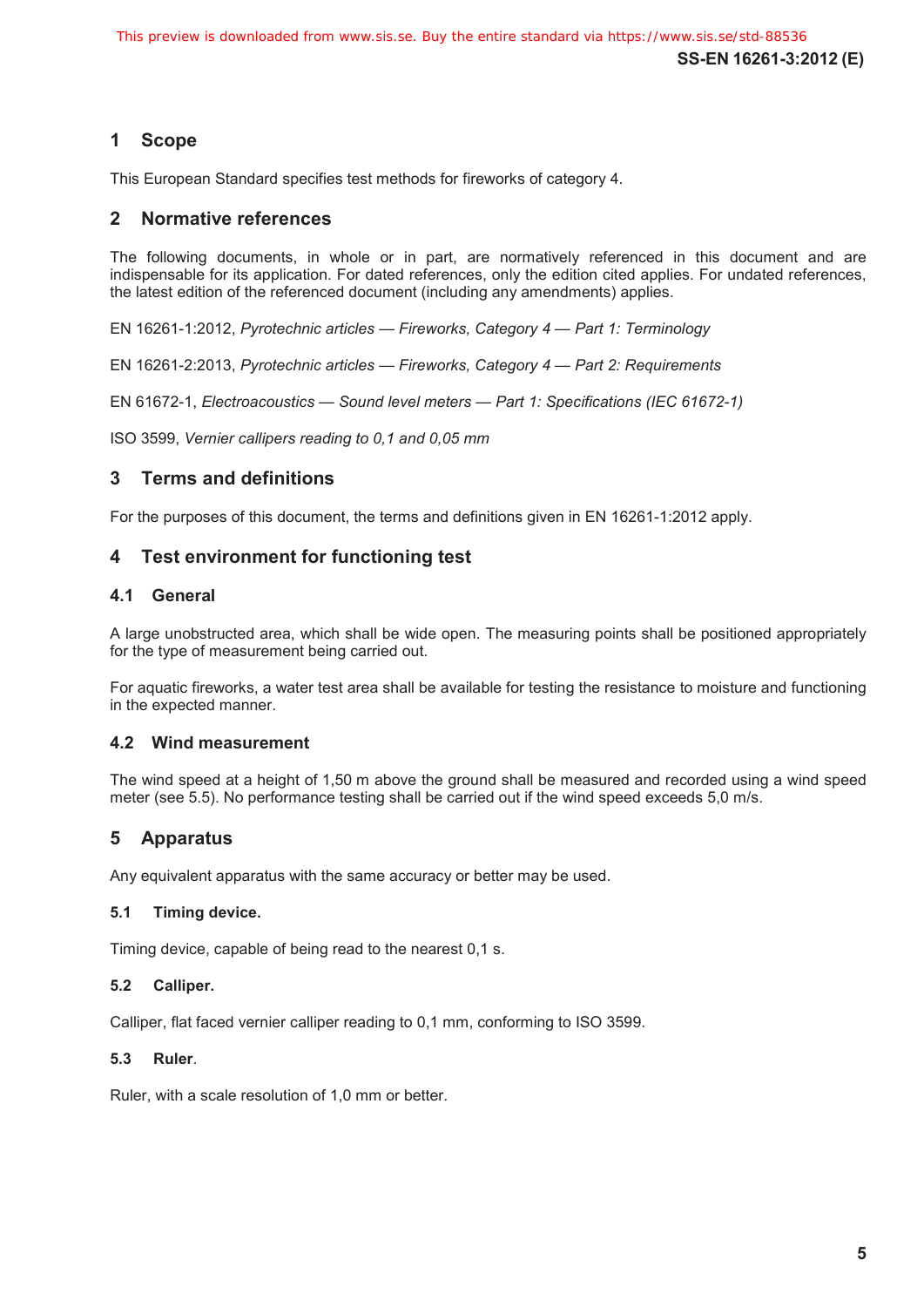**EN 16261-3:2012 (E) SS-EN 16261-3:2012 (E)** This preview is downloaded from www.sis.se. Buy the entire standard via https://www.sis.se/std-88536

### **5.4 Measuring tape.**

Measuring tape, with a scale resolution of 10 mm or better.

#### **5.5 Wind speed meter.**

The wind speed meter should accurate to at least 0,5 m/s.

#### **5.6 Balance.**

Balance, with an accuracy of  $\pm$  0,01 g or better.

### **5.7 Temperature chamber.**

**5.7.1** Up to  $(50 \pm 2.5)$  °C.

**5.7.2** Up to  $(75 \pm 2.5)$  °C.

#### **5.8 Sound level meter.**

Sound level meter of class 1 conform to EN 61672-1 with a free-field microphone.

### **5.9 Shock apparatus.**

The apparatus shall provide a deceleration of 490 m/s<sup>2</sup> (-50/+100) m/s<sup>2</sup> (when measured at the centre of an unloaded platform) and the shock impulse duration (time elapsed from the starting of the machine's deceleration to the time in which the deceleration reaches its maximum value during each first shock pulse) shall be 2 ms  $\pm$  1 ms working at a frequency of 1 Hz  $\pm$  0,1 Hz.

An example of an apparatus is shown in Annex A.

#### **5.10 Devices for measuring heights.**

Heights shall be measured using universal surveying instruments (USI) such as theodolites, electronic spirit levels or video (visible and/or infrared) systems.

Examples of measuring methods and the calculation of the height are given in Annex B.

### **5.11 Goniometer.**

Goniometer reading to 1° or better.

### **5.12 Mortar.**

The rising height of shells depends particularly on the clearance of the shell in the mortar (ratio of the maximum cross section area of the shell  $(A_{\text{Shell}})$  to the inner cross section area of the mortar  $(A_{\text{mottarl}})$ , also designated as " $Q$ ".  $Q$  is the ratio of the outer diameter of the shell ( $d_{o,shell}$ , including the fuse to the lifting charge) squared over the inner diameter of the mortar ( $d_{i, \text{motor}}$ ) squared. The outer diameter of the shell shall be measured horizontally at the place of largest diameter including the fuse to the lifting charge. The following conditions shall be achieved:

$$
0.9 \le Q = \frac{A_{\text{shell}}}{A_{\text{mortar}}} = \frac{d^2_{\text{o,shell}}}{d^2_{\text{i,mortar}}} \le 0.98
$$